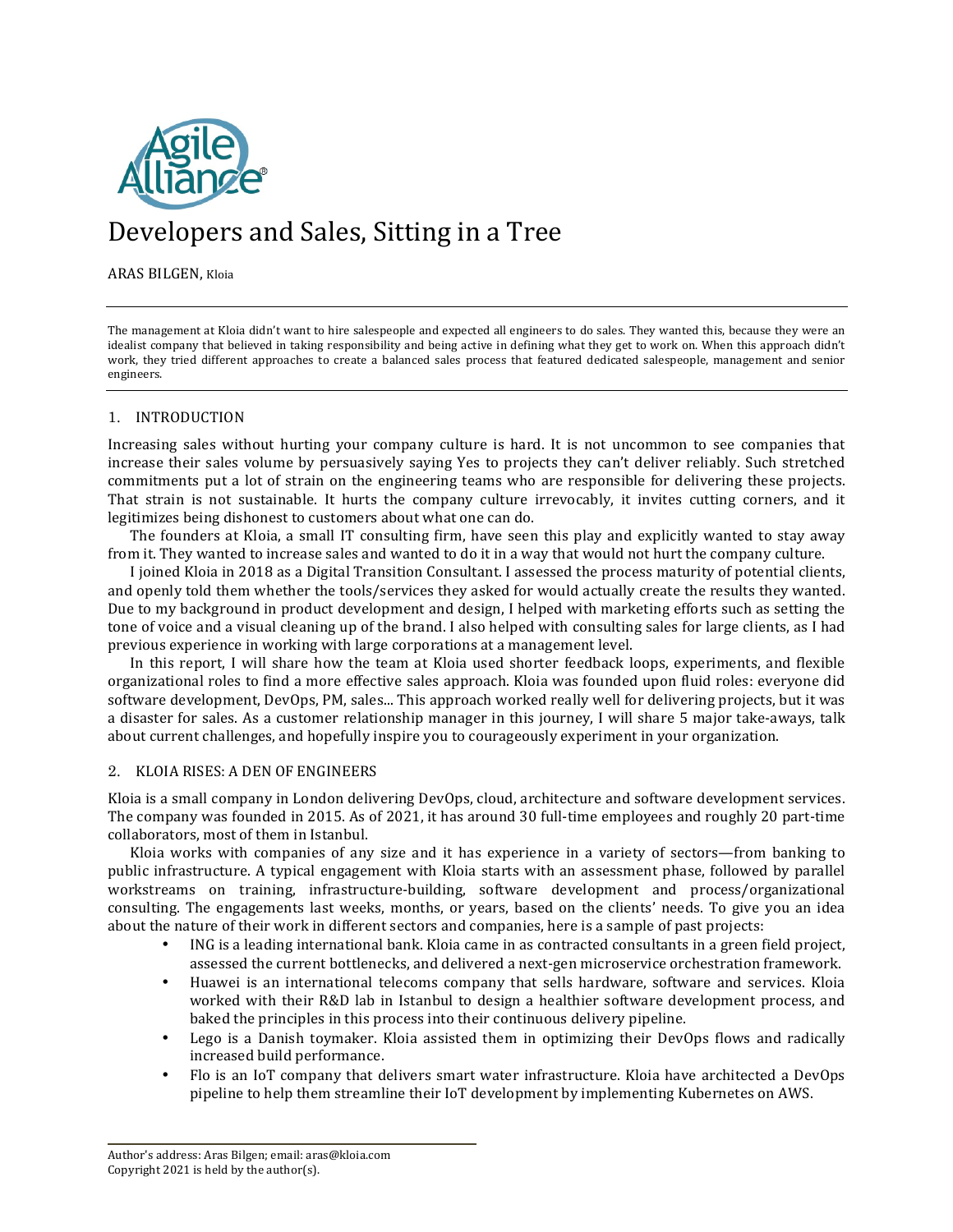• GoDataFeed is a product listing management company that helps e-commerce vendors improve their marketplace performance. Kloia modernized the legacy architecture to a serverless architecture and improved scalability and maintainability of their platform.

Kloia's founders had strong opinions about software development and IT work. In their past jobs, they had to undertake a fair share of "IT monkey jobs": Low-value work that was a byproduct of bad business processes or work that could be easily automated and be forgotten. For them, DevOps practices and modern tools eliminated monkey jobs, and they represented a better way of building software that is fit for the modern era.

So they set out to build an engineering company that exemplifies the modern software engineering practices—not a commodity IT company that installs software and provisions servers. They hired experienced engineers who have suffered from monkey jobs in the past and offered them the opposite environment. When they hired juniors, they made sure that they were computer engineering grads with rigorous training and screened for experience in design and implementation, or managing live systems with critical traffic. Hiring only engineers was a point of pride for the founders and a genuine differentiator against the competitors.

In the rest of the report, I will talk about four cycles that Kloia went through to figure out a healthy sales approach for an idealist small IT company. These cycles weren't planned. The team started the next cycle only when they found out that the current cycle didn't work. Let's start with the first cycle: Engineers doing sales.

#### 3. CYCLE 1: ENGINEERS DOING SALES

Kloia consisted only of engineers between  $2015$  and  $2017$ . The small team size and the exclusive focus on quality engineering implied three things:

- 1. Everyone was an engineer, so everyone did software development, OA, DevOps, project management, and sales.
- 2. People took on different responsibilities based on their strengths, not titles.
- 3. The distribution of these responsibilities among team members changed in every project and client.

In this approach, engineers were expected to do sales. However, engineers aren't the first group of people that come to mind when talking about success in sales. This is a generalization, but the introverted nature of computer engineering education is not usually geared for training highly empathetic, charismatic individuals who are excellent at making connections with people. The experienced engineers at Kloia were geeks above all and they were fine with this identity. Their focus was on the technical quality of their work and the reputation they would get from delivering technically impressive results. They were confident about the satisfaction they will create at the end of the project. Therefore, managing how the customers felt about how the work was delivered was not a priority.

Despite this lack of social skills, the first sales by engineers were very successful at Kloia. The founders and the first employees leveraged their own networks to spread the word and find prospects. Because the team was made of experienced engineers, it was fairly easy to book introduction meetings based on old connections.

Bringing top quality engineers to introductory sales meetings had an incredibly positive impact on the customer perception. Every competitor had a separate sales team that would approach prospect companies. Kloia stood out among them. During the first prospect meetings, they would introduce themselves as "the company without a sales team." They would tell the client that they are all engineers, and that they will be the ones that the client will be working with during the project. This perception opened many doors for Kloia.

One of the biggest benefits of having engineers do sales was getting very fast and accurate answers to clients' questions. A competing sales team had to go back to their engineering team when the client asked technical questions. This gap in knowledge created an advantage for the Kloia team. These technical questions were usually the deciding factors for the contract. A competing team of salespeople would have to do three or more meetings to get the answers from their engineers and relay them back to the customer. In contrast, it would take Kloia two or three meetings to close a deal.

Bringing engineers into the sales process also set them up for success during the project. For example, getting engineers who are going to do the integration work for the tool involved in the sales cycle showed them the rough spots ahead and gave them time to think about solutions. This head start gave them a lot of advantage on day 1, which resulted in much faster, higher quality integrations. It was that superhuman illusion: "How can they know so much about what will work and what won't?" It is because they had time to think about it, try it out and arrive with a set of possible solutions.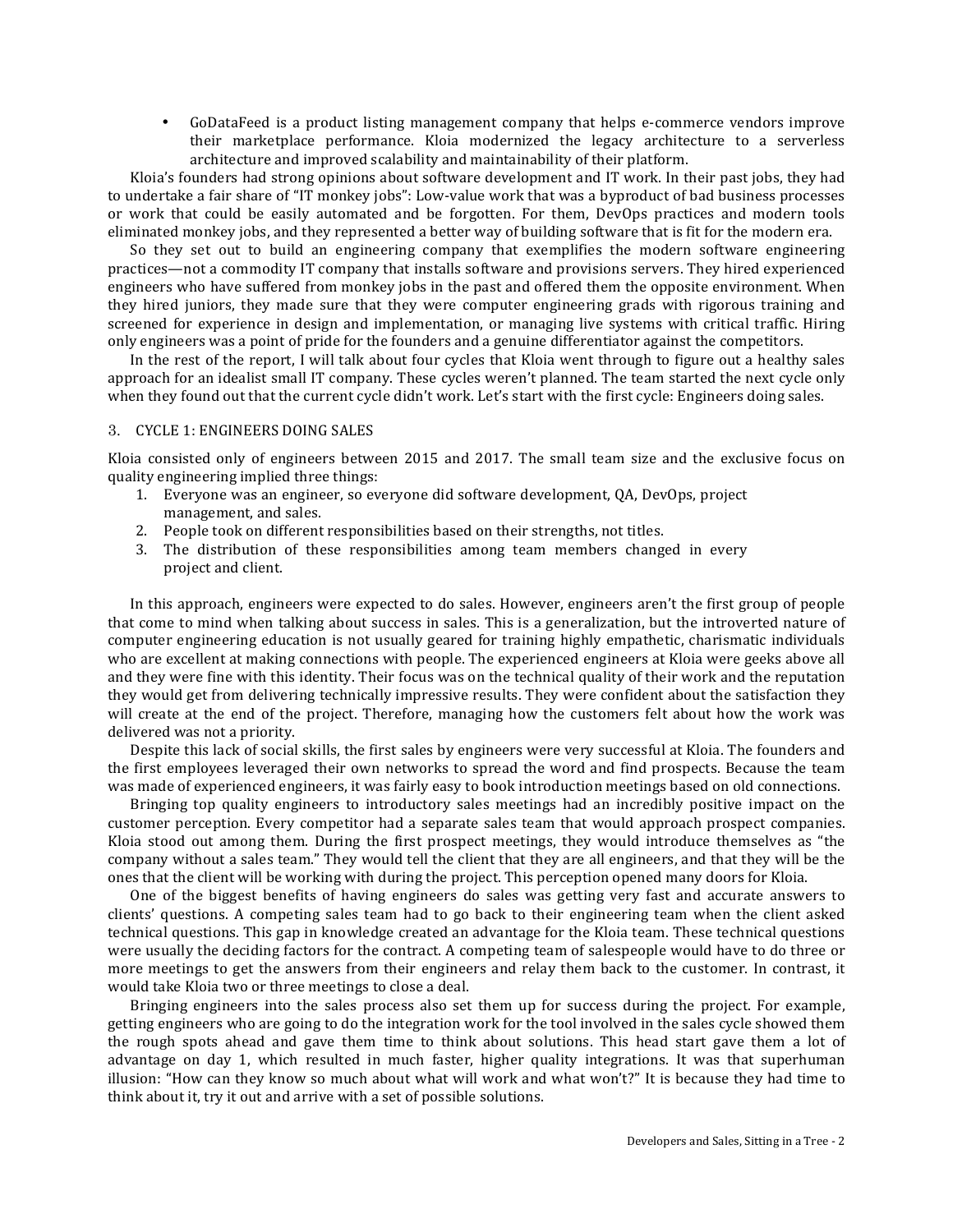After two years, Kloia's small team of 10-15 engineers started competing against big label consulting firms in bids and won them due to their very high-quality work. But then, things got harder.

#### 3.1 Challenge: Torn Between Engineering and Client Relations

The success during the first two years brought in more clients, hence required more hires. These new hires were also high-caliber engineers. They were hired for their technical prowess and flexibility in coming up with solutions for demanding clients. During their hiring process, they were briefed about the everyone-doeseverything nature of work at Kloia. The candidates expressed that they were fine with it, as long as the nonengineering tasks did not overrun engineering responsibilities.

The engineering responsibilities always stayed ahead of non-engineering responsibilities. However, over time, it became clear that very few hires enjoyed sales and client relations. The biggest complaint was the difference between the nature of non-engineering tasks versus engineering tasks. Engineering tasks are clearly defined, they can be solved with discrete steps, and you can determine whether you have reached the desired done state. Non-engineering tasks such as sales, however, are loosely defined, require more personal interpretation, and a state of success may not be the same for all parties involved.

A good example for this would be a long-running contract process that has gone through multiple changes in scope, vetted by different managers each time, and finalized through a final fight with the procurement department. While this process is very natural for a salesperson, many Kloia engineers despised these rounds.

In light of this, Kloia management adjusted who would be involved in the sales cycles. They knew that some team members were more inclined towards the non-engineering tasks, whereas others were purely focused on technical execution. Taking this into consideration, they slowly took away the sales responsibilities from more technically inclined engineers. After this change, only the founders and a few engineers were tasked with chasing clients, making new proposals, and interacting with prospects.

This change in responsibilities solved the morale problem, but it was not scalable at all. The 3-5 people who were taking on the sales responsibilities in addition to their engineering workload were struggling to close current prospects and attract leads. Unfortunately, this shortage led to an increase in the most demoralizing aspect of sales: the engagement that never ends. There was a notable increase in the long-running, ambiguous engagements with potential clients that go nowhere. This increase was due to the lack of time on the person responsible for the sale, as they now needed to look after more clients and prospects.

At this point, it was clear that company growth aspirations could not be met with a small number of engineers who were willing to be involved in the sales process. As a result, Kloia management decided to get some external help.

# 4. CYCLE 2: SOME SALES ACTIVITIES WERE OUTSOURCED

The world is filled with examples of IT companies who are not made up of engineers doing sales. Some of them have their internal sales teams, some outsource their sales to a network of commissioned salespeople, to an external team, or get listed in a referral network. Some companies combine these approaches.

Kloia management was not open to any of these approaches due to their ideals. Hiring a sales team would be the exact opposite of what they were rooting for during their first successful years. They thought that finding salespeople who are as technically savvy, as the current engineers would be extremely hard. Training them would take too much time and effort. This problem would be more serious with external parties and commissioned salespeople, as these providers usually work with multiple parties, carry different business cards, and know just enough about the companies they are representing to survive a sales call.

Kloia wanted well informed, dedicated, maybe even devoted solution finders who would be with the client before, during, and after the sales process. However, it was clear that building an engineering team with such capabilities was not feasible for Kloia. Yet Kloia benefited from having engineers be a part of the sales process, so they wanted to keep that model as much as possible.

As an experiment, they wanted to see if they could keep engineers in the sales process by only outsourcing portions of sales. To see if this is possible, they segmented Kloia's offerings into three types:

- 1. Consulting: Short, very focused projects that require highly specialized knowledge or experience. Kloia's consulting projects usually consist of  $1-3$  senior engineers, they last several weeks.
- 2. Services: Medium to long engagements where Kloia engineers work on the client software or make significant changes to the infrastructure. Kloia's services projects usually consist of 3-10 engineers from multiple levels of expertise, they last multiple months, even years.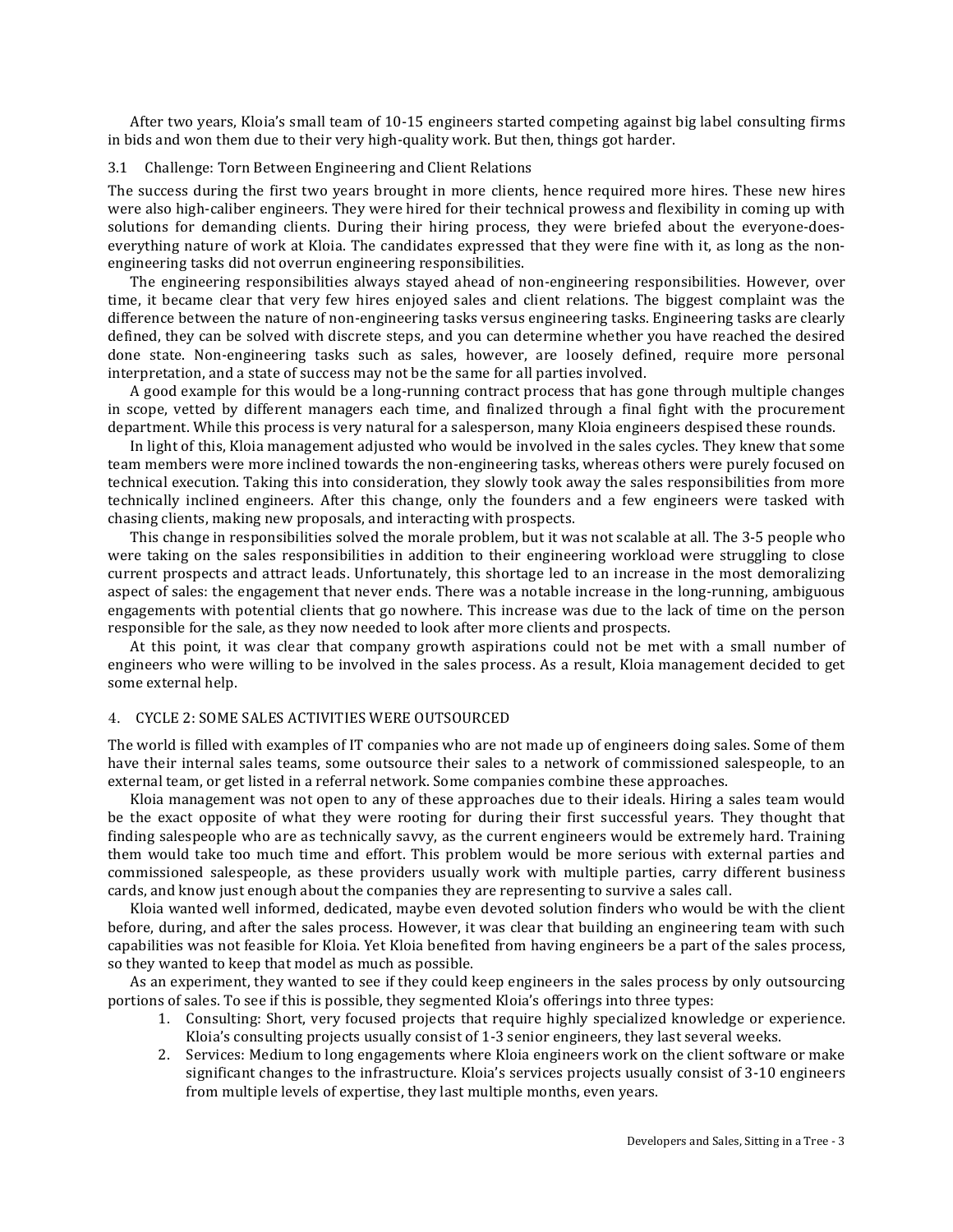3. Tools: Short to medium length engagements where the client licenses a tool from a vendor that Kloia has partnered with (such as AWS, Rancher, or Humio) and Kloia integrates the tool on the client's systems. Kloia's tool integration projects can take between days or months, depending on the complexity of the tool and the clients' infrastructure.

Selling each of these different types of work required a different level of technical expertise. Selling consulting and services projects required a deep understanding of the project domains. For consulting sales, demonstrating this knowledge during the sales cycle showed that Kloia had the expertise and that it would have a consulting rate attached to it. For services, working with the client at a deep technical level during sales meant that the scope of the project was well understood and the pricing was done with precision. This precision was critical for diffusing the cost and schedule overrun risk for both Kloia and the client, hence increasing the chances that Kloia would deliver a successful project on time, within budget, with high quality.

Selling tools, on the other hand, was a different approach. The tools that Kloia partnered with were very advanced DevOps tools, but the tool vendors had ample documentation and training about their offerings. Anyone with some familiarity of IT sales could pick up these training materials and be up to speed about the capabilities of the tool, how it is being used, how it stacks up against the other tools in the space and its pricing. Compared to consulting and services, there was not much that the engineer was adding to the conversation during a tool sale.

Therefore, management decided to work with external sales representatives for tool sales. The priority was given to the most complex and comprehensive tools (such as release management or container orchestration) as complex tool sales took longer than simpler, more focused tools. Over the course of a year, Kloia worked with multiple salespeople in different geographies to outsource its tool sales. This setup was essentially an external distributed sales team, made up of independent salespeople that work on commissions.

In addition to outsourcing tools sales, management also invested in inbound marketing. Founders of Kloia were well known in the industry so they had a lot of incoming requests for work. This flux of requests were great qualified leads that were much easier to work with. The sales conversations were brief, and the outcomes were swift—even in negative outcomes. The management wanted to scale this stream of potential work because the time spent on actively chasing the client went down significantly. They invested some of this time into creating content that would pull in new leads. It was made mandatory for any Kloia employees to share their knowledge and present their technical savviness in blogposts, social media, webinars and conferences.

It was around this time I joined Kloia. I was one of those engineers who really didn't like sales. To me, sales was partly deception. I assume that is because I have been on the deceived side of sales conversations in the past. It was hard for me to think of other ways to do sales and still be profitable. Luckily, I was given the freedom to connect with the customer without having to worry about sales quotas. After all, doing sales in this model was not about just getting a customer to say yes; it was also about delivering what you promised them, personally. I was surprised to see how well it went! Within my first 6 months I was able to close, with other colleagues' help of course, around \$100.000 worth of sales. Not bad for a single person who didn't have previous sales experience!

This fluid, hands-on, low process environment was so much fun! Kloia was my first small team experience after 10 years in e-commerce and finance. I was close to my colleagues, we didn't have any red tape, and we had immediate access to the customers. During sales meetings, I felt how the aura of "we are talking sales now, but we are the same people that will work on the project" helped in acquiring customers. As a small team, everyone on the team did everything to their best ability, and we acquired great customers we were proud of.

#### 4.1 Impact

Outsourcing tools sales to experienced salespeople freed up the engineering time. We were fortunate to work with experienced salespeople who were much better at closing, so revenue went up.

We then wanted to expand what worked with tools into services, but it didn't work. We worked with two prospect/lead companies but their performance was not where we wanted it to be. Both companies brought in a great number of leads, but the leads were not qualified. Some of them were looking for something very specific that we didn't have, but the sales representative didn't catch this nuance because they were not technical. Some of them were excited about what we could offer, but their requirements exceeded our capacity by magnitudes. Rescoping their project into something we could deliver took a long time, and in some cases, the client has moved on. We therefore kept the external salespeople focused on tool sales only.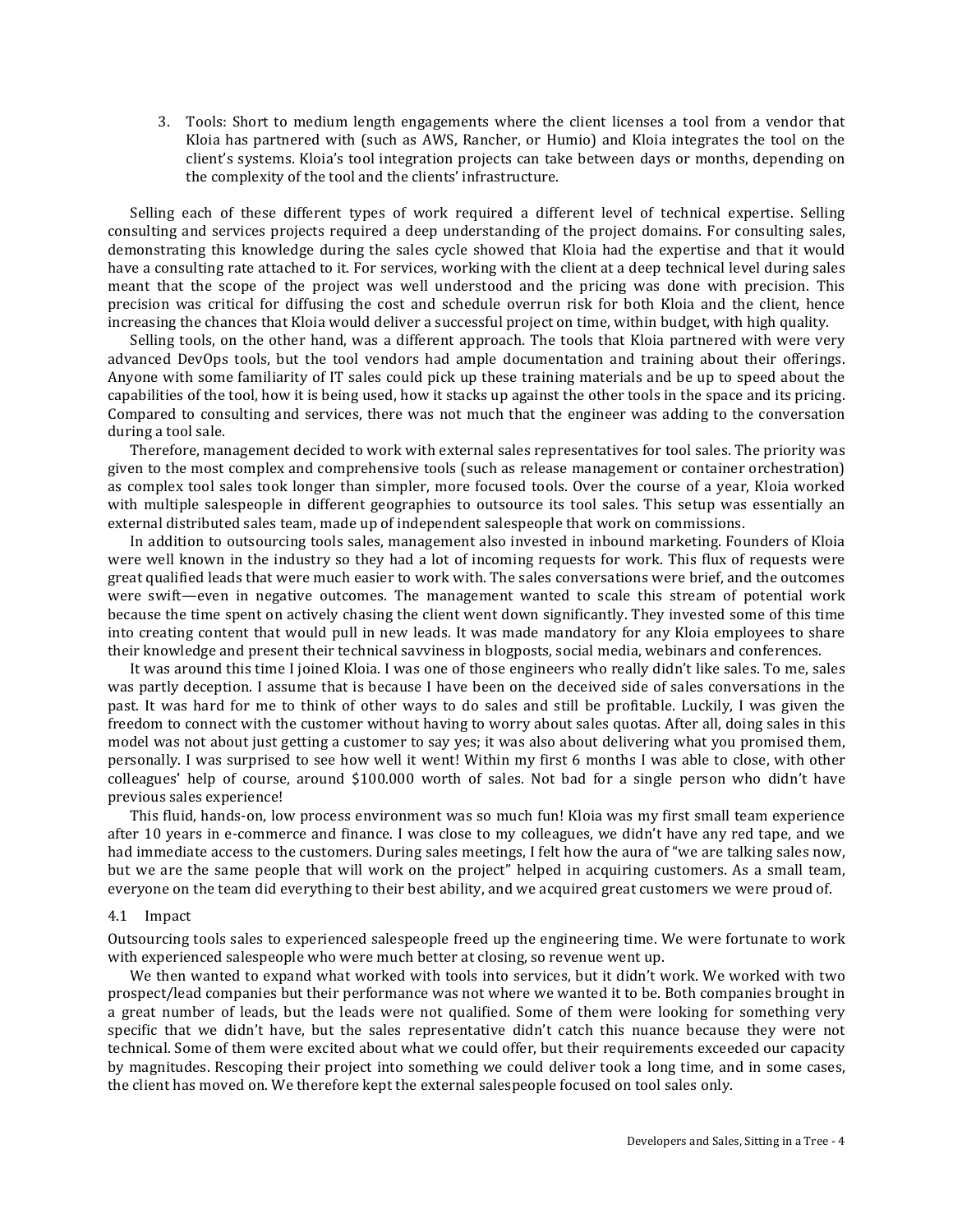Inbound marketing activities turned out to be extremely helpful too. Instead of having to introduce ourselves during client meetings, the prospects would recognize us and say, "Oh I attended your Docker talk in DevOpsDays." 

The combination of engineers doing sales, external salespeople, and inbound marketing everyone happy. Engineers enjoyed more focused time. Management was happy because they maintained Kloia's valuable technical reputation. Two key clients were acquired through outsourced salespeople. Revenue increased around 120% that year.

#### 4.2 But then a trust issue surfaced

Right at the time when we thought we found the sweet spot, a trust issue surfaced. One of the sales agents we worked with for a specific tool turned out to be hiding their engagement with us during their meetings. They were hoping to find new clients and take them directly to the tool vendor, bypassing us, therefore increasing the commission they would receive. We found out about this when one of their potential clients contacted us for a competing quote. It was an embarrassing moment for the sales agent, and parting ways was swift.

There were no monetary losses, yet this was a big let down. This abuse of trust created a lot of "I told you so" discussions internally. One solution to prevent this kind of abuse was a closer monitoring of the external sales agents' activities with potential leads. However, this tracking required a lot reporting and checking for each potential client meeting. Avoiding client-level bookkeeping was the primary reason for outsourcing the sales in the first place. The management didn't want to double-check something that was outsourced. So they took the big step, broke the "company without the sales team" motto and hired a full-time salesperson.

## 5. CYCLE 3: A DEDICATED SALES TEAM WAS FORMED

Hiring a salesperson was completely against the "we are all engineers" angle, but we were willing to try and see if we would have better closing rates. After a brief search we found someone with expertise in selling tools and software services in multiple geographies. When he started, he just took the ball and ran with it! He was an experienced salesperson and he brought in very fundamental sales assets that we missed as a group of engineers. He had a great contact list, he had active clients in areas we wanted to expand to—and he made use of every bit of his advantage. His patience with demanding clients was an example for all of us.

He was fully onboard within two months, and he handled all day-to-day sales operations. We were so thankful because he took over everything we dreaded in sales with grace. The revenue was going up and we had time in our hands.

#### 5.1 Impact

In about six months we saw a 70% increase in sales. Having someone with extensive sales experience also improved the way that we approach the clients and how we identify opportunities in the market. Moreover, a dedicated salesperson was better positioned to detect new business opportunities. His presence in the company meetings encouraged us to think about new venues for collaboration, new tools that we can partner with, and ideas for new lines of business.

#### 5.2 But then, there was a mismatch in sales expectations

In the first few months, management was quite happy with the sales numbers and we were glad that we didn't have to worry about sales. However, after some point, the team started receiving two disturbing types of work:

- 1) Work so small that even delivered on time, would not make any impact on the client side. For example, setting up a very common tool on the client's behalf. This is a very small piece of work, so it was easy to sell and take a step towards a sales quota.
- 2) Work so big that we would need to assign engineers full time for  $5+$  days just to understand the scope of work. For example, completely changing the cloud provider of a large enterprise. This was lucrative because the sales commission would be huge.

Both types of work brought the team morale down. Small, trivial projects took away the focus of the team and their job satisfaction. The hit-and-run type of sales can bring good revenues, but these engagements do not necessarily mean happy customers. In some cases, the client claimed that they didn't get what they were promised. These clients ended up demanding more work at the end of the project without pay, which created extra work for the team to clear up. Large proposals made people worry about going back to the old days where we spent days with a prospect to get nothing at the end. Our salesperson, however, was motivated to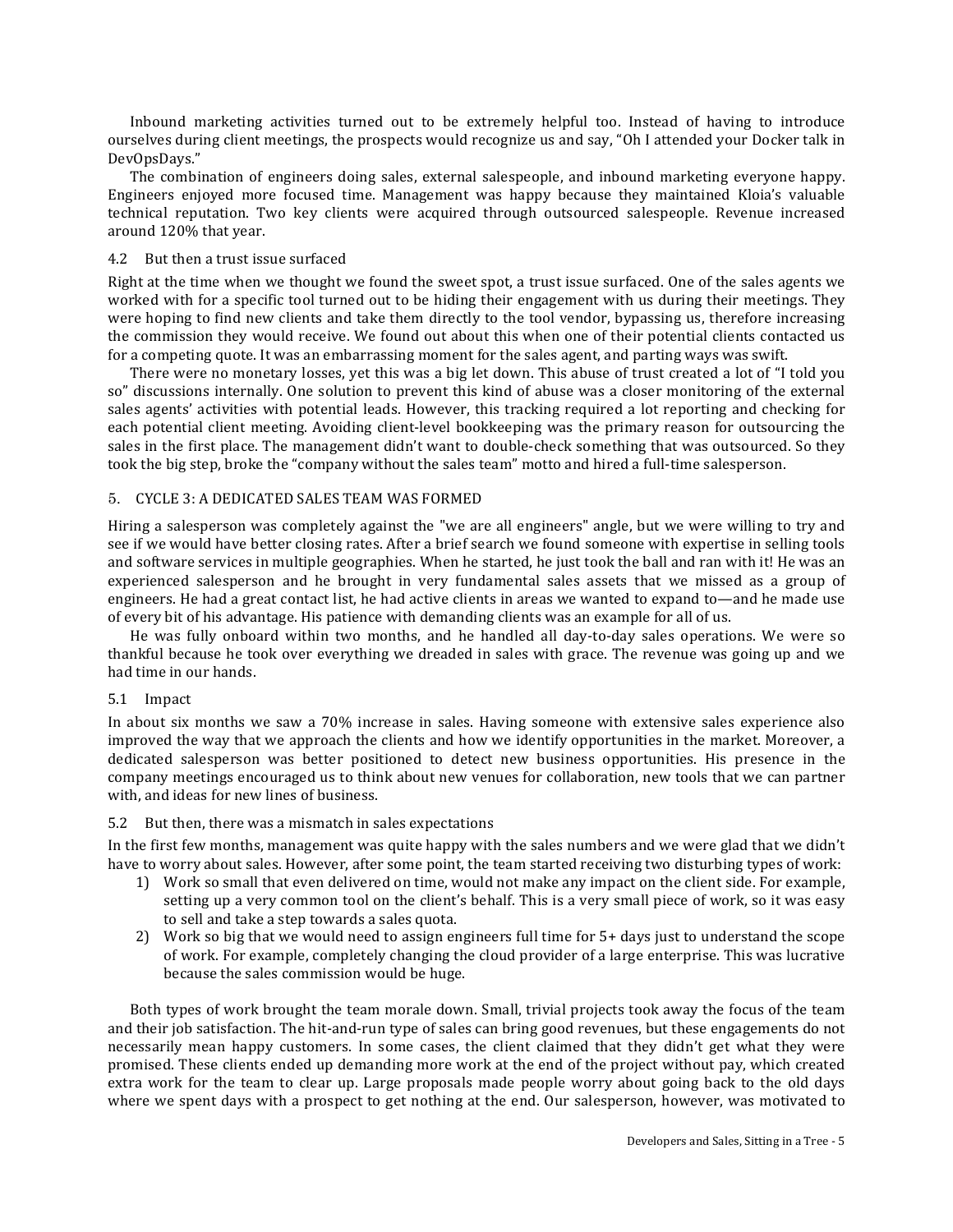sell whatever he can because he received commissions for each sale. To be fair, his behavior was not a personality trait—it was due to how he worked in the past.

To change this, we had an honest, open conversation where the engineers and our salesperson voiced their concerns together. It was a very constructive conversation, but it started very tense. One of the managing partners, upon sensing the increasing heat, suggested that anyone making a comment should mention the event that triggered their comment, what they think happened, and what they would want to have happened. The manager then called on the people involved in the event and asked them the same question. This exercise identified a lot of misunderstandings. For example, meeting sales quotas weren't more important than preserving the way that the company delivered projects. Most of the engineers hated sales, but they didn't hate our salesperson or how he asked for technical details. The need for an internal discussion before sending a proposal vary from client to client, sector to sector, technology stack and so forth.

This meeting was a pivotal point in balancing short-term revenue with long-term success and company culture. The benefits of having a separate sales function were clear, but removing the engineers completely from the process did not yield desirable outcomes. The management started thinking about a model where engineers would be back in the game.

# 6. CYCLE 4: SALES AND ROLES-WITH-SALES-INFLUENCE

Overall, the management wanted an informed sales process that was quick to conclude. When only engineers did sales, the process was very informed but not always quick. It also had impact on morale. When only salespeople did sales, the process moved quickly but the technical precision was low. So we looked at how we can spread out sales back within the engineering team without doing the same mistakes as we did in Cycle 1.

To avoid the low morale that long sales processes might create on the engineers, we decided that all sales processes would be led by a salesperson—either internal or external. This implied that a salesperson would be responsible for introducing the company, identifying possible solutions to discuss with them, and tracking where they are in the sales process. People with sales experience are naturally good at these fundamental sales tasks whereas some of our engineers were not happy with the long process.

We identified five groups of people within the company that are responsible for sales.

- 1. Salespeople: A salesperson is responsible for the entire sales cycle. They can get help from other groups during the sales process, but they are the ones responsible for introductions, making offers and following up with prospects.
- 2. Partners/Management: The company partners and the upper management are expected to take part in sales. In fact, they are the perfect sales profile for Kloia: they have the soft skills, they have the technical background, they know about the business, and they can seek potential clients and initiate sales proactively. However, this group is not easy to scale and has more important responsibilities that serve the company.
- 3. Capability heads: Kloia has five capabilities: DevOps, Software Architecture, QA, Software Services, and Assessment. Each capability head is expected to take part in sales. Unlike partners, they are not expected to initiate sales. Usually, a salesperson has an introductory meeting with the client and then the related capability heads are called in for the subsequent meetings as necessary. The capability head takes the lead during the sales process until the offer phase. The salesperson takes over at that point and works with procurement.
- 4. Customer relationship/Success managers: Relationship managers are responsible for the satisfaction of the clients in the long term. I am one of these people at Kloia. We check in with the client periodically to see how we are doing and to hear any concerns. Due to the nature of our role, we are exposed to problematic aspects of long projects at a high-level, and manage the internal communications at Kloia until a solution is found. This exposure helps us anticipate risks ahead of time. When a potential client has concerns about these risky areas, relationship managers are brought in to the sales meetings. We answer clients' questions, talk them through possible scenarios and share our previous experience in the field. Similar to capability heads, relationship managers are not responsible for concluding the sales process.
- 5. Some engineers: While many engineers didn't enjoy the sales process, some engineers enjoyed having a lot of influence on the scope of their projects from the beginning. These engineers were involved in the sales process after the introduction meetings.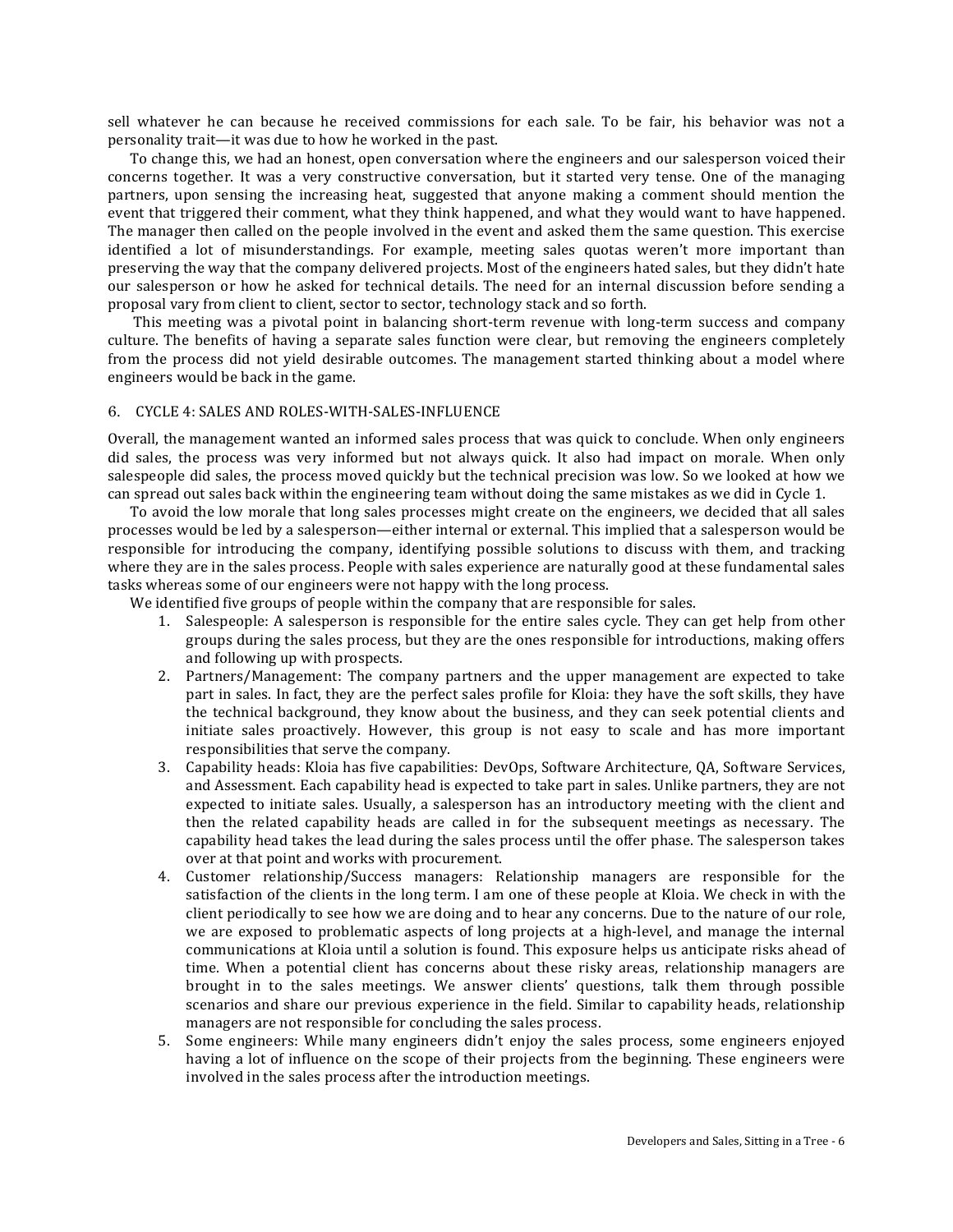We have been using this model for about year now. At the moment, we feel that we found a balanced approach where everyone is responsible for what they are comfortable with.

#### 6.1 Current challenges

We are quite happy about the day-to-day flow of the sales pipeline, but two major topics are coming up frequently during our meetings. The first one is the incentives. Having commissions per sale is a tricky model because it encourages quantity over quality. In the past, our salespeople received commissions based on the revenue they bring. We changed it to a higher percentage of commissions on profit, but that was not completely fair to them. If the salesperson brings in a superb lead, signs them on, but the engineering team ignores the client, why should the salesperson be responsible for it?

In our current model, anyone who brings in a lead gets a small percentage of the profits. If they are also involved in the sales process, they get a bigger percentage. In addition to these, 20% of each project's profit is distributed to the project team as bonuses based on their performance. It is too early to say whether this approach makes sense, but so far we are quite hopeful about it.

Our second challenge is scaling the team. Kloia management loves salespeople with an engineering background. We are currently debating whether hiring a good salesperson and training them in the technical topics is easier than hiring strong engineers and involving them in sales. Traits like self-confidence and empathy cannot be learned by taking classes. Similarly, having a keen engineering mind takes years of practice doing the hard work in the field and it cannot be learned through a technical certification program. We are weighing the ups and downs of each approach, and seeing where new hires would feel closer to.

# 7. LESSONS LEARNED

Here are the lessons we learned as we tweaked our sales process.

#### 7.1 There are right and wrong times for sales to be involved

Kloia has always encouraged its engineers in taking ownership and getting involved with all aspects of a project. We encouraged all sales roles to do the same. However, we realized that there are right and wrong times for sales to be involved.

We identified two types of meetings that sales should be involved after the project starts. The first one is the kick-off meetings at the beginning. Their involvement at the beginning tells the customers that they were not there only to sell something and leave— that they care about the project itself.

The second one is the major milestone meetings at the end of the project phases, even if they are very technical. Their direct involvement in these closure meetings allow them to hear how the customer responds to the completed work and see if we could provide other products or services to the client. Hearing this information first-hand helped them foster a more natural connection with the technical decision makers, because they were a part of the discussion as the need emerged and not parachuted in as the salesperson when the opportunity appeared.

While the involvement of sales in kick-offs and milestone wrap up meetings is valuable, there are meetings where their presence can be questioned. We found out that sales presence in technical deep-dive sessions during the project can be perceived negatively. Unlike technical wrap-up meetings, technical deep-dives during the project are times when engineering teams from Kloia and the client come together to find a solution to a challenging problem. Because salespeople lack the technical skills to contribute to those conversations, their presence in technical meetings during the project has been perceived as looking for an opportunity to do a product upsell, as opposed to trying to solve a problem. There was a similar sentiment in salespeople joining organizational conversations with executive sponsors, where resource planning was discussed.

## 7.2 Things work well when sales care about customer success too

We found out that many of our clients chose us over other competitors because we do not focus on just getting a Yes to a contract. We offer flexibility in scope of work, staffing, payment terms and contract terms so that we have a good relationship with our customers. People in sales roles at Kloia are responsible and empowered to strike this balance. Bringing in our most senior staff to sales meetings is a manifestation of this principle.

When salespeople care about customer success, the quality of the project increases. We remind people in the sales roles to keep their radars open for potential new value for the clients. When the client talks about a problem in a sales context, we ask the people working in the sales roles to let the Delivery Manager or the